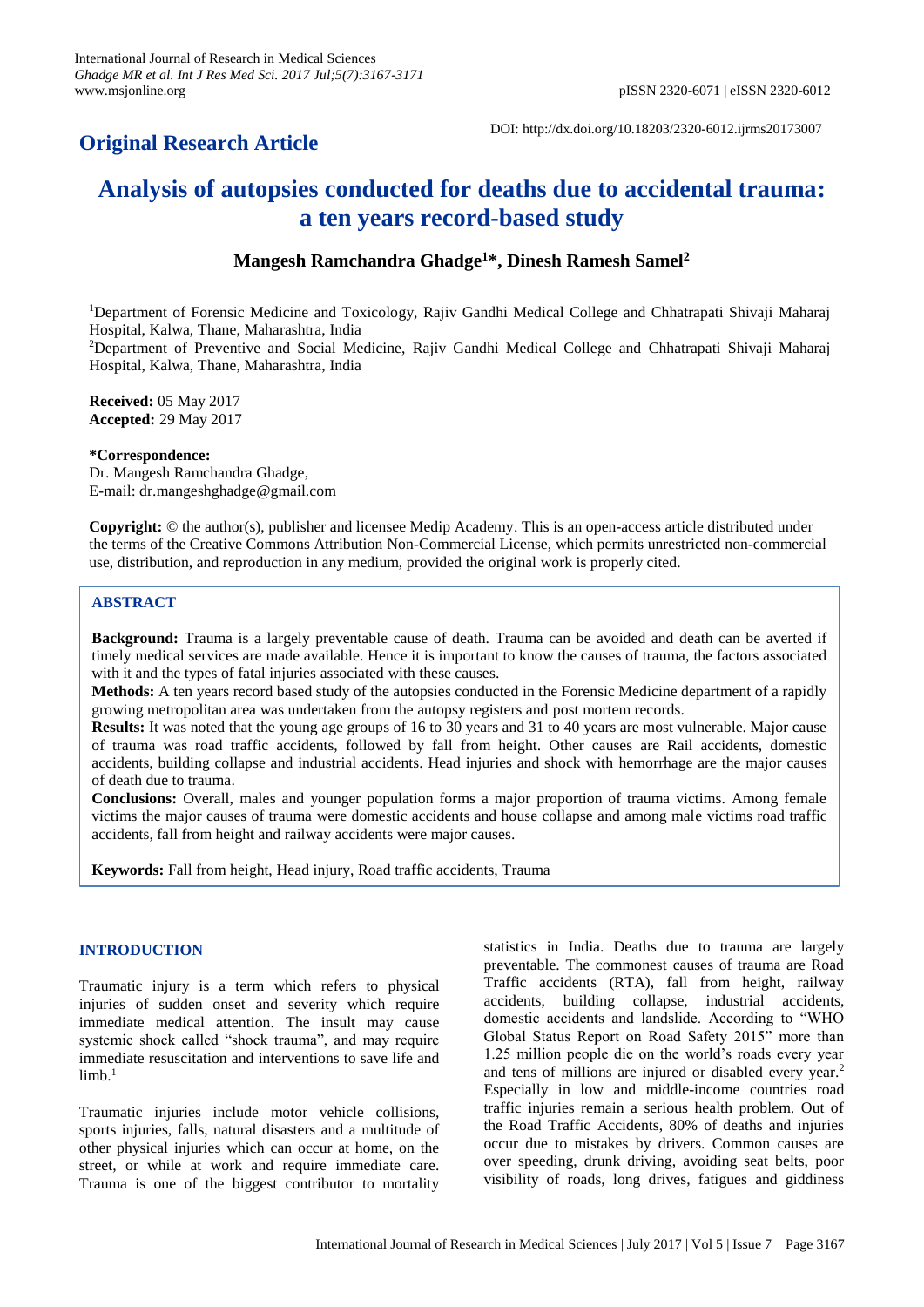associated with it. RTA are on increase because of increased number of vehicles, lack of new roads and infrastructure, indiscipline, lack of regulatory control, drunk driving, bad roads, old/lack of up to date vehicles, inadequate training for drivers, inexperience, ignorance of traffic rules. Post accidents- lack of timely premedical and medical services, lack of trauma centers to deal with victims in golden hours. <sup>3</sup> Railway accidents included fall from trains, hit by trains while crossing or walking on the tracks. Building collapse is possible because of lax quality control in construction industry especially in developing countries. <sup>4</sup> Domestic accidents included fall on floor, slipping in bathroom, fall from height and fall from stairs, burns, scalds, electrocution.<sup>5</sup>

The probability of survival largely depends upon availability of health attention in the golden hour (Adams Cowley). 6 It is therefore imperative that we study the factors associated with trauma deaths and the range of causes and injuries resulting from fatal trauma. This study was conducted in Forensic Medicine Department of an Education Institute situated in a rapidly developing Metropolitan area near Mumbai. This study will help in understanding the key factors in trauma, types of fatal injuries sustained in trauma and in organizing preventive measures for decreasing trauma deaths.

The objective of this study was to study the annual case load of Post mortem examinations of trauma deaths (excluding homicide and traumatic asphyxia) performed at the department of Forensic Medicine at this institute. And to study the various correlates associated with the trauma deaths. To suggest preventive measures to prevent trauma and deaths associated with trauma.

# **METHODS**

After seeking permission from the Institutional Ethics Committee, the data regarding postmortems performed in the Forensic Department from 1<sup>st</sup> January 2006 to 31<sup>st</sup> December 2015 was taken from the PM registers. Additional data regarding type of injuries and causes was sought from the postmortem records of these cases. Data related to trauma was entered in MS Excel 2007 sheets and was analyzed by Excel 2007. For categorical data, Chi squared test was used to test significance of differences.

# *Inclusion criteria*

All deaths occurring in the Institution or brought dead by the police and attributed to trauma during the ten years period of 2006 to 2015.

# *Exclusion criteria*

Deaths due to trauma resulting from homicide and traumatic asphyxia, electrocution, burn and scald (as these topics have been considered in detail by the author in separate papers).

# **RESULTS**

During the period of January 2011 to December 2016, a total of 5045 post mortem examinations were conducted in the department of which 816 were deaths due to trauma, which excluded Trauma due to homicide and traumatic asphyxial deaths.

| Age (years) | <b>Females</b> | $\frac{0}{0}$ | <b>Males</b> | $\frac{0}{0}$ | <b>Total</b> | $\frac{0}{0}$ |
|-------------|----------------|---------------|--------------|---------------|--------------|---------------|
| $\leq$ 5    | 18             | 11.7          | ↑            | 0.3           | 39           | 4.8           |
| $6 - 10$    | 16             | 10.4          | 16           | 2.4           | 32           | 3.9           |
| $11 - 15$   |                | 1.3           | 15           | 2.3           | 17           | 2.1           |
| 16-30       | 44             | 28.6          | 275          | 41.7          | 319          | 39.1          |
| $31 - 40$   | 23             | 14.9          | 158          | 23.9          | 181          | 22.2          |
| $41 - 50$   | 21             | 13.6          | 86           | 13.0          | 107          | 13.1          |
| $51-60$     | 8              | 5.2           | 64           | 9.7           | 72           | 8.8           |
| $\geq 61$   | 22             | 14.3          | 27           | 4.1           | 49           | 6.0           |
| Total       | 154            | 100           | 662          | 100           | 816          | 100           |

#### **Table 1: Age- sex differentials of trauma victims brought for autopsies to the FMT department.**

Table 1 shows the age and sex composition of the victims who died of fatal trauma and were brought to the Forensic department for postmortem analysis. There were 154 female casualties with mean age of 32.9 years (SD  $=$  2.3 years) and 662 males with mean age of 33.3 years  $(SD = 15.2$  years). The maximum deaths were in age group 16-30 years, which were 319 (39.1%), followed by age group 31 to 40 years which had 181 (22.2%) deaths.

Gender wise this pattern in seen in both males and females. If the age groups less than 15 are considered, there are  $36$   $(23.4\%)$  females and  $51$   $(7.7\%)$  males. Whereas in working age groups 16-51 years are considered, there were 88 (57.1%) deaths among females and 519 (78.4%) deaths among males. This difference is statistically significant ( $\chi^2$ =37.6, p <0.005).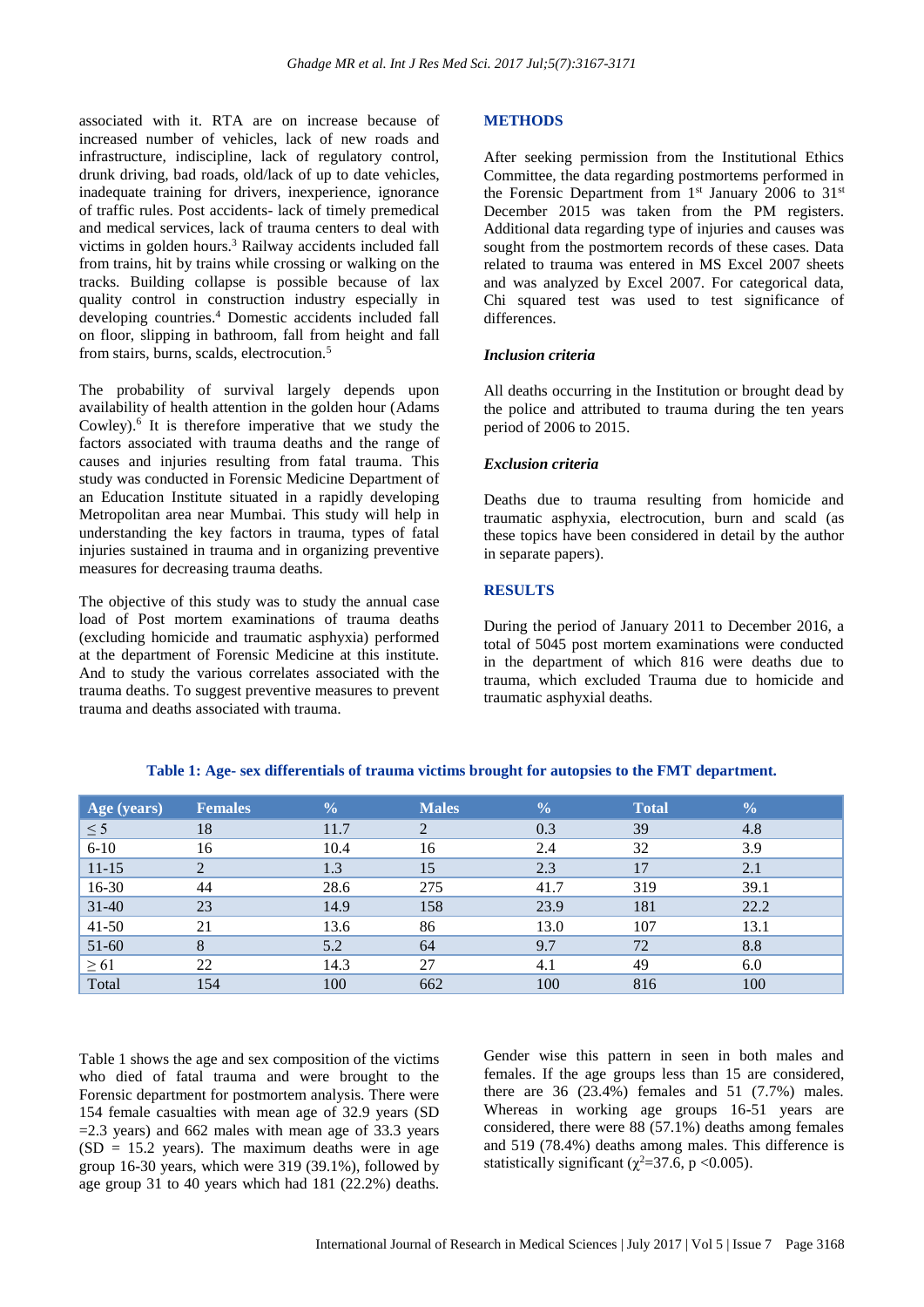Table 2 shows frequency of the cause of trauma and the Gender Differentials in Causes of Fatal Injuries. Maximum number of fatal trauma was due to road traffic accidents (RTA) (448, 54.9%), followed by injuries due to fall from height (160, 19.65%). The Table also shows the relation between gender and cause of trauma. It is observed from the table that percentage of males is more in railway accidents, vehicular accidents and fall from height. Whereas the number of female victims is more in cases of domestic accidents, landslides and building collapse. This difference between incidence in types of accidents in different genders is statistically significant  $(\chi^2 = 44.3, \, p < 0.005).$ 

#### **Table 2: Gender differentials in cause of trauma.**

| <b>Cause of trauma</b> | <b>Female</b>  | $\frac{1}{2}$ | <b>Male</b> | $\overline{\mathbf{0}}_0$ | <b>Grand Total</b> | $\sqrt{0}$ |
|------------------------|----------------|---------------|-------------|---------------------------|--------------------|------------|
| Unknown cause          |                | 4.5           | 31          | 4.7                       | 38                 | 4.7        |
| Building collapse      | 17             | 11.0          | 17          | 2.6                       | 34                 | 4.2        |
| Domestic accidents     | 11             | 7.1           | 11          | 1.7                       | 22                 | 2.7        |
| Fall from height       | 32             | 20.1          | 128         | 19.2                      | 160                | 19.6       |
| Industrial accidents   | $\overline{2}$ | 1.3           | 11          | 1.7                       | 13                 | 1.6        |
| Landslide              | 4              | 2.6           | 4           | 0.6                       | 8                  | 1.0        |
| Rail accidents         | 15             | 9.7           | 77          | 11.6                      | 92                 | 11.3       |
| Road traffic accidents | 65             | 42.2          | 383         | 57.9                      | 448                | 54.9       |
| Wall collapse          |                | 0.6           |             | 0.0                       |                    | 0.1        |
| Grand total            | 54             | 100.0         | 662         | 100.0                     | 816                | 100.0      |

### **Table 3: Cause of death and age of the victims.**

| <b>Cause of death</b> | Age groups (years) |          |           |           |           |           |       |          |              |               |  |
|-----------------------|--------------------|----------|-----------|-----------|-----------|-----------|-------|----------|--------------|---------------|--|
|                       | $<$ 5              | $6 - 10$ | $11 - 15$ | $16 - 30$ | $31 - 40$ | $41 - 50$ | 51-60 | >61      | <b>Total</b> | $\frac{0}{0}$ |  |
| Shock and haemorrhage | 9                  | 13       | 6         | 148       | 83        | 51        | 34    | 23       | 367          | 45.0          |  |
| Blunt trauma          |                    |          |           |           |           |           |       |          | 4            | 0.5           |  |
| Crush injuries        | 2                  |          |           | 11        | 8         |           |       | $\theta$ | 24           | 2.9           |  |
| Head injury           | 26                 | 16       |           | 152       | 89        | 55        | 36    | 25       | 410          | 50.25         |  |
| Polytrauma            |                    |          |           | ⇁         |           |           |       |          | 11           | 1.3           |  |
| Total                 | 39                 | 32       |           | 319       | 181       | 107       | 72    | 49       | 816          | 100.0         |  |

**Table 4: Cross relation between cause of death and cause of trauma.**

| <b>Cause of death</b> | BC  | DA       | RRH                         | lА         | LS             | $R\bm{A}$ | <b>RTA</b> | WC-    | UK       | <b>Grand</b> total | $\frac{0}{0}$ |
|-----------------------|-----|----------|-----------------------------|------------|----------------|-----------|------------|--------|----------|--------------------|---------------|
| Shock and hemorrhage  | 20  | 8        | 59                          | 8          | 6              | 34        | 211        |        | 20       | 367                | 45.0          |
| Blunt trauma          |     | 0        | $\theta$                    | $\Omega$   | $\theta$       |           |            | $_{0}$ | $\Omega$ | 4                  | 0.5           |
| Crush injuries        |     | $\theta$ | $\theta$                    | $\theta$   | $\overline{2}$ | 3         | 16         | 0      | $\Omega$ | 24                 | 2.9           |
| Head injury           |     | 14       | 99                          |            | 0              | 53        | 213        | 0      | 17       | 410                | 50.2          |
| Polytrauma            |     | $\Omega$ | $\mathcal{D}_{\mathcal{L}}$ | $\Omega$   | $\Omega$       |           |            | 0      |          |                    | 1.3           |
| Total                 | 34  | 22       | 160                         | 13         | 8              | 92        | 448        |        | 38       | 816                | 100.0         |
| $\%$                  | 4.2 |          | 19.6                        | $6 \sigma$ | 1.0            | 11 3      | 54.9       | 0.1    | 4.7      | 100.0              |               |

Table 3 shows cross relation between age groups and cause of death which proved to be fatal for the victims. Of the 410 cases of deaths due to head injuries, 152 (37.1%) were in age group 16-30 years, followed by 89 (21.7%) in age group 31-40 years. Of the 367 who died of shock and haemorrhage, 148 (40.3%) were in age group 16-31 years, followed by 83 (22.6%) in age group 31-40 years. In Table 4, we observe that in maximum cases the death is due to head injuries (410, 50.25%) resulting mainly out of Road traffic accidents (213,

51.9%), fall from height (99, 24.1%), rail accidents (53, 13.1%). This is followed by shock and haemorrhage (367, 44.9%) resulting from damage or injuries to internal or vital organs or fractures, common in Road traffic accidents (211, 57.5%), Fall from height (59, 16.1%), and rail accidents (34, 9.3%). Deaths due to crush injuries mainly resulted from road traffic accidents (16, 66.6%).

Table 5 shows the Cause of trauma in different age groups. It shows that of the 319 deaths in age group 16-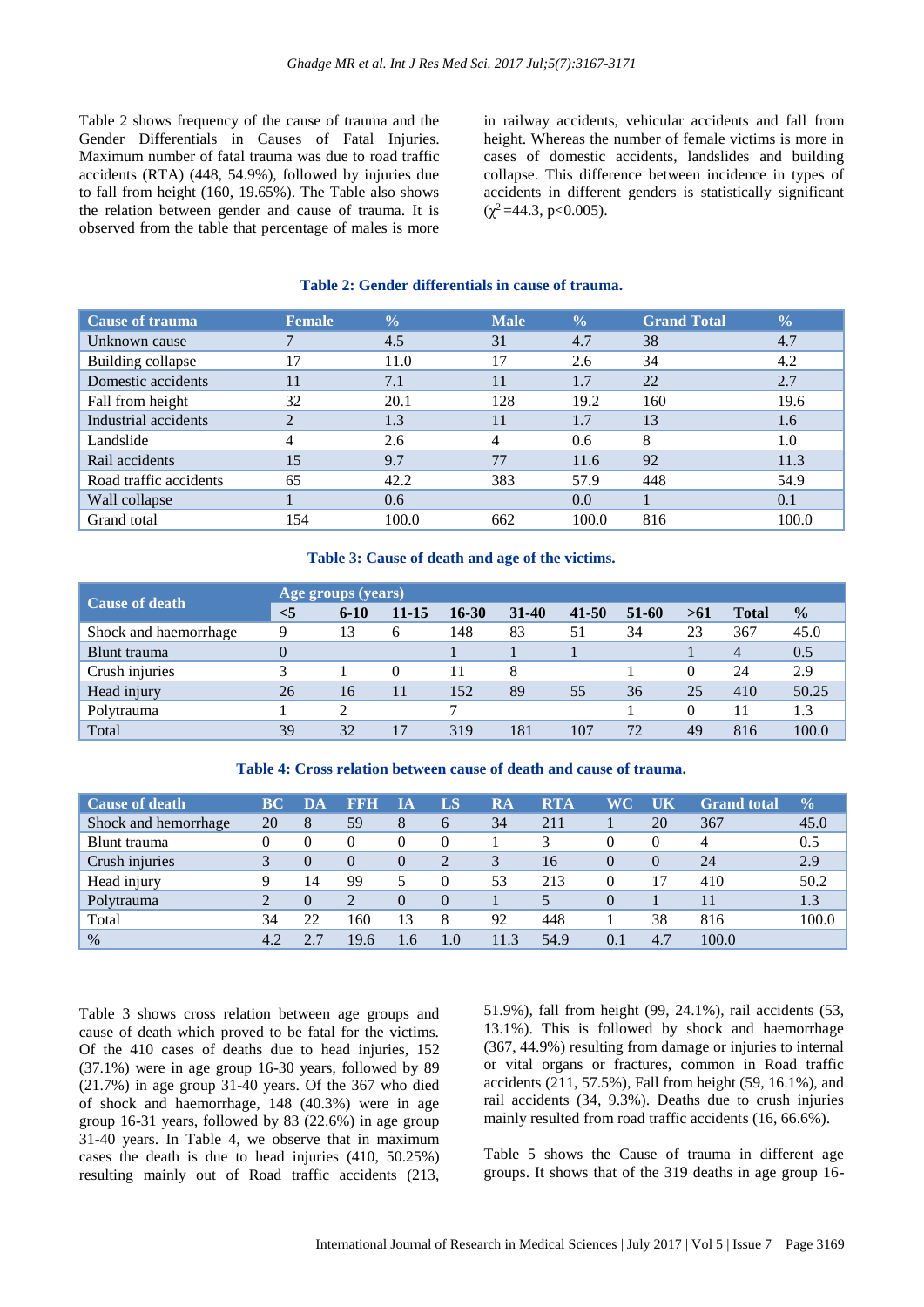30 years, maximum deaths are due to vehicular accidents (172, 53.9%), followed by rail accidents (54, 16.9%) and fall from height  $(49, 15.4\%)$ . In age group 31-40 years, maximum deaths were due to Road Traffic accidents (100, 55.2%) and fall from height (45, 24.9%).

| <b>Cause of trauma</b> | Age groups (in years) |                |           |           |                |                             |                |                |              |               |  |
|------------------------|-----------------------|----------------|-----------|-----------|----------------|-----------------------------|----------------|----------------|--------------|---------------|--|
|                        | $<$ 5                 | $6 - 10$       | $11 - 15$ | $16 - 30$ | $31 - 40$      | $41 - 50$                   | $51 - 6$       | > 61           | <b>Total</b> | $\frac{0}{0}$ |  |
| Building collapse      |                       |                |           | 19        |                |                             | 0              |                | 34           | 4.2           |  |
| Domestic accident      | 3                     | 3              | $\theta$  |           | 3              | $\mathcal{D}_{\mathcal{L}}$ | $\overline{2}$ | 8              | 22           | 2.7           |  |
| Fall from height       | 14                    | −              |           | 49        | 45             | 16                          | 16             | 9              | 160          | 19.6          |  |
| Industrial accident    |                       | $\Omega$       | $\theta$  | 8         | 3              | $\overline{c}$              | $\theta$       | $\Omega$       | 14           | 1.7           |  |
| Landslide              |                       |                | $\Omega$  | 3         | $\mathfrak{D}$ | 0                           |                | $\Omega$       | 8            | 1.0           |  |
| Railway accident       |                       | $\overline{4}$ |           | 54        | 13             |                             | 8              | 6              | 92           | 11.3          |  |
| Road traffic accident  | 11                    | 16             | 12        | 172       | 100            | 73                          | 41             | 23             | 448          | 54.9          |  |
| Unknown cause          |                       | $\Omega$       | $\Omega$  | 13        | 10             | 8                           | $\overline{4}$ | $\overline{2}$ | 38           | 4.7           |  |
| Total                  | 39                    | 32             | 17        | 319       | 181            | 107                         | 72             | 49             | 816          | 100.0         |  |
| % of total             | 4.8                   | 3.9            | 2.1       | 39.1      | 22.2           | 13.1                        | 8.8            | 6.0            | 100.0        |               |  |

#### **Table 5: Cross relation between cause of trauma and age group in years.**

#### **DISCUSSION**

Table No1 shows that there are more male victims 662  $(81.1\%)$  than female victims 154 (18.9%). In working age groups, this difference is more obvious. This is because males are usually the bread earners of their family and have to stay out and involve in hazardous tasks to earn their wages. Other authors have also noted that males are major victims of trauma deaths. 7

As seen in Table 2, most of the victims of deaths due to trauma in Domestic accidents, House collapse were females. The reason is that most of the females were housewives, being at homes, were trapped in building collapse with children. In cases of vehicular accidents, railway accidents, the percentage of males were higher. This is most probably because males are involved in outdoor works and have to travel by trains which are overcrowded in Mumbai. In fast growing, unregulated suburbs of Thane, faulty constructions are major cause of building collapse.

In Table 3 and 4, head injuries are a major cause of death across all age groups, especially in 16-30 years. Major cause of head injuries is Road Traffic Accidents. In Road Traffic accidents and in Rail accidents, person is hit with tremendous force. Also, there is head on collision. Head injury and injuries to vital organs leads to haemorrhage and shock. In some cases, especially in accidents involving two wheelers and pillion riders, the victim falls down and is run over leading to crush injuries. Some authors have noted that vehicular accidents commonly causes thoraco-abdominal trauma and most common cause of death was haemorrhage and shock. 7,8 Other authors have also noted that head injuries and multiple injuries are common types of trauma. $9,10,11$  RTA as a common cause of trauma has been reported by other authors also, followed by fall from height. <sup>12</sup> Most of the areas surrounding Thane cities are growing rapidly, and as people go in search of cheaper housing, they are ready to compromise on quality of housing and safety factors. This area has seen many incidences of building collapse and deaths and injuries associated with it. Also seen in these surrounding areas, industries with inadequate protective measures for workers, which results in trauma due to industrial accidents. Fall from height has resulted in 160 trauma deaths. This could be attributed to unsafe buildings, lack of railings near slopes, unsafe construction activities which include RCC works, masonry, wiring, plumbing, painting and fabrication. Head injury is commonest fatal injury in fall from height. Other authors have noted the same. 13,14

Table 5 shows that age group 16-30 years is the most vulnerable for traumas. Followed by age group 31-40 where accidents can occur because of outdoor activities. Road traffic accidents being the major killer in this group is because of lack of experience, adventure seeking/ risk taking behavior, over speeding, lack of regards for law, disregard for parental control. <sup>15</sup> Domestic accidents are seen in extremes of age, i.e. Small children and elderly. This finding is similar to that of Bhander et al.<sup>5</sup>

#### *How to prevent deaths due to trauma*

RTA can be reduced by constructing better roads and bridges, education and training of youth in driving and following traffic rules, checking drunk driving and high speed driving, improving road visibility and proper signage, active traffic regulation by authorities and punitive action against offenders. <sup>3</sup> Road safety laws improve road user behaviour and reduce road traffic crashes, injuries and deaths – especially laws relating to the five key risk factors for road safety speed, drink– driving, the use of motorcycle helmets, seat-belts and child restraints. Progress has been made in 17 countries